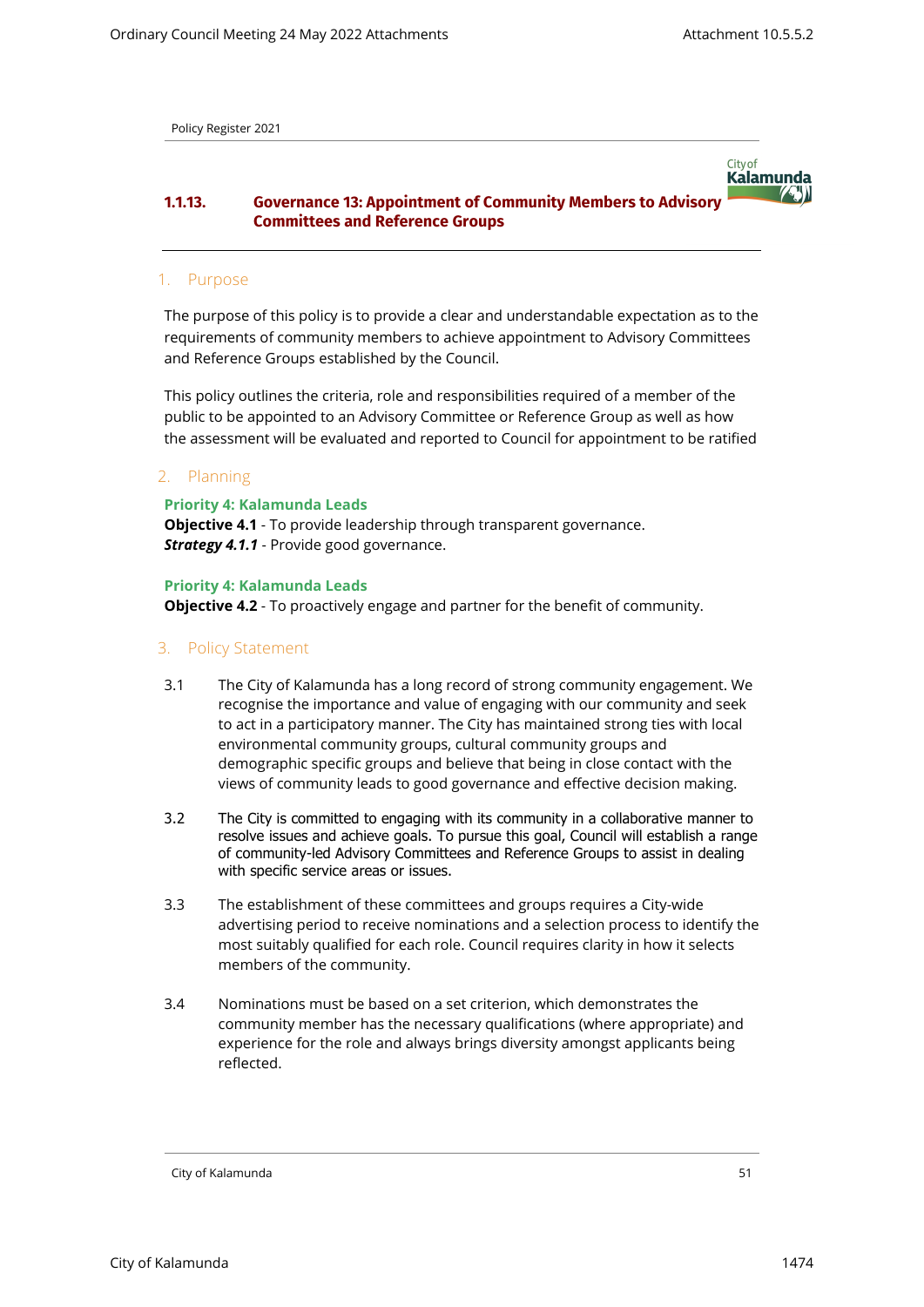City of **Kalamunda** 

Policy Register 2021

- **ASI** 3.5 Collaborating involves the City engaging with community members on an issue that will become the basis for the development of a plan, project, facility, or service.
- 3.6 Collaboration:
	- a) generally, occurs in the form of working groups or advisory committees.
	- b) is either for the duration of the project (working groups) or on-going if issue related (advisory committees).
	- c) can be used in conjunction with inform, consult, and involve strategies; and
	- d) involves communication, not just between the community and the local government, but also amongst stakeholders and community members.
- 3.7 This level of engagement provides participants with a level of influence over outcomes in the City. It should be noted that the final decision ultimately remains with the Council. These participants may be interested members of the community or may represent specific stakeholder groups.
- 3.8 Participants have a responsibility to:
	- a) actively listen to the opinions of a wide range of stakeholders.
	- b) adopt and adhere to the values and code of conduct of the City.
	- c) commit sufficient time to the process.
	- d) represent the interests of other people, including those who might be less vocal or harder to reach.
	- e) recommend the best-fit solution that meets the needs of all people with an interest or those likely to be affected, including those from minority groups; and
	- f) keep people informed on the progress of the process.
- 3.9 It is essential to the balanced operation of any collaborative group that membership is reflective of all views, and is regularly refreshed, and does not become dominated by the strongly held thoughts of a small group of residents.
- 3.10 The Advisory Committees and Reference Groups are established by Council to provide advice into issues.
- 3.11 Membership is by invitation of the Council and expressions of interest are advertised via media channels and on the City's homepage.
- 3.12 Advisory Committees and Reference Groups shall all have terms of reference which are to include:
	- a) the purpose and objectives of the Committee/Group.
	- b) the membership of the Committee/Group.
	- c) meeting times usually up to three times per annum, at a time of day that suits members. (School holidays periods should be avoided where possible)
	- d) review periods usually biennially in September prior to the election.
	- e) meeting procedures including nomination and role of the Committee/Group Chair and Deputy Chair, process for decision making and

City of Kalamunda 52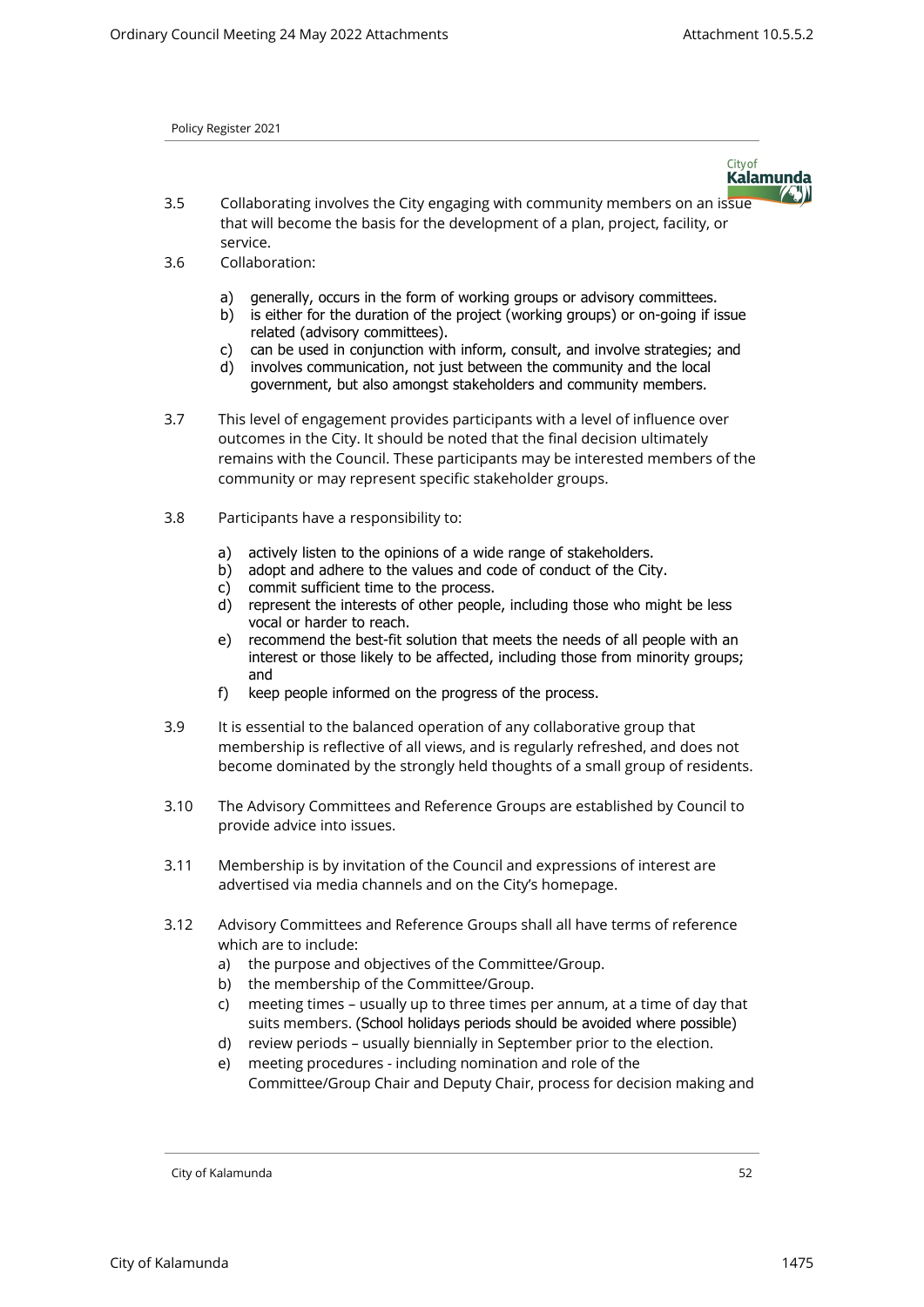City of **Kalamunda CAN** 

recording of that decision, Disclosure of any Non-Pecuniary or Pecuniary Interests, adherence to any Code of Conduct, relevant policies and

- f) the recording of minutes and any associated proposals or suggestions is to be in accordance with the Terms of Reference of each Committee or Group as the case may be.
- 3.13 Once publicly advertised, all interested members of the public are required to apply before the deadline date.
- 3.14 Any late applications will not be considered unless the CEO deems extenuating circumstances exits.

## 4. Detail

## **4.1 Terms of Reference and Advertising**

When a committee or reference group is to be established, the following will occur.

- 4.1.1 Terms of reference will be developed and adopted by Council, and are to include:
	- a) The purpose.
	- b) The objective.
	- c) Reporting periods/frequency.
	- d) Constitution of the committee (numbers, background, skills base);
	- e) Meeting times and frequency.
	- f) Review periods (for on-going committees this is generally in September);
	- g) Meeting procedures including nomination and role of the Committee/Group Chair and Deputy Chair, process for decision making and recording of that decision, Disclosure of any Non-Pecuniary or Pecuniary Interests, adherence to any Code of Conduct, and any relevant policies etc.
	- h) Officer responsible for support, if required.
	- i) Councillors sponsoring the Committee; and
	- j) The recording of minutes and any associated recommendations to be submitted to Council.
- 4.1.2 Expressions of Interest to participate in the committee will be advertised for a minimum of three weeks, throughout the City, including via the City's web site and social media.
- 4.1.3 Expressions of Interest will request the following general information:
	- a) General background and life experience of the Nominee.
	- b) The Nominees ability to:

City of Kalamunda 53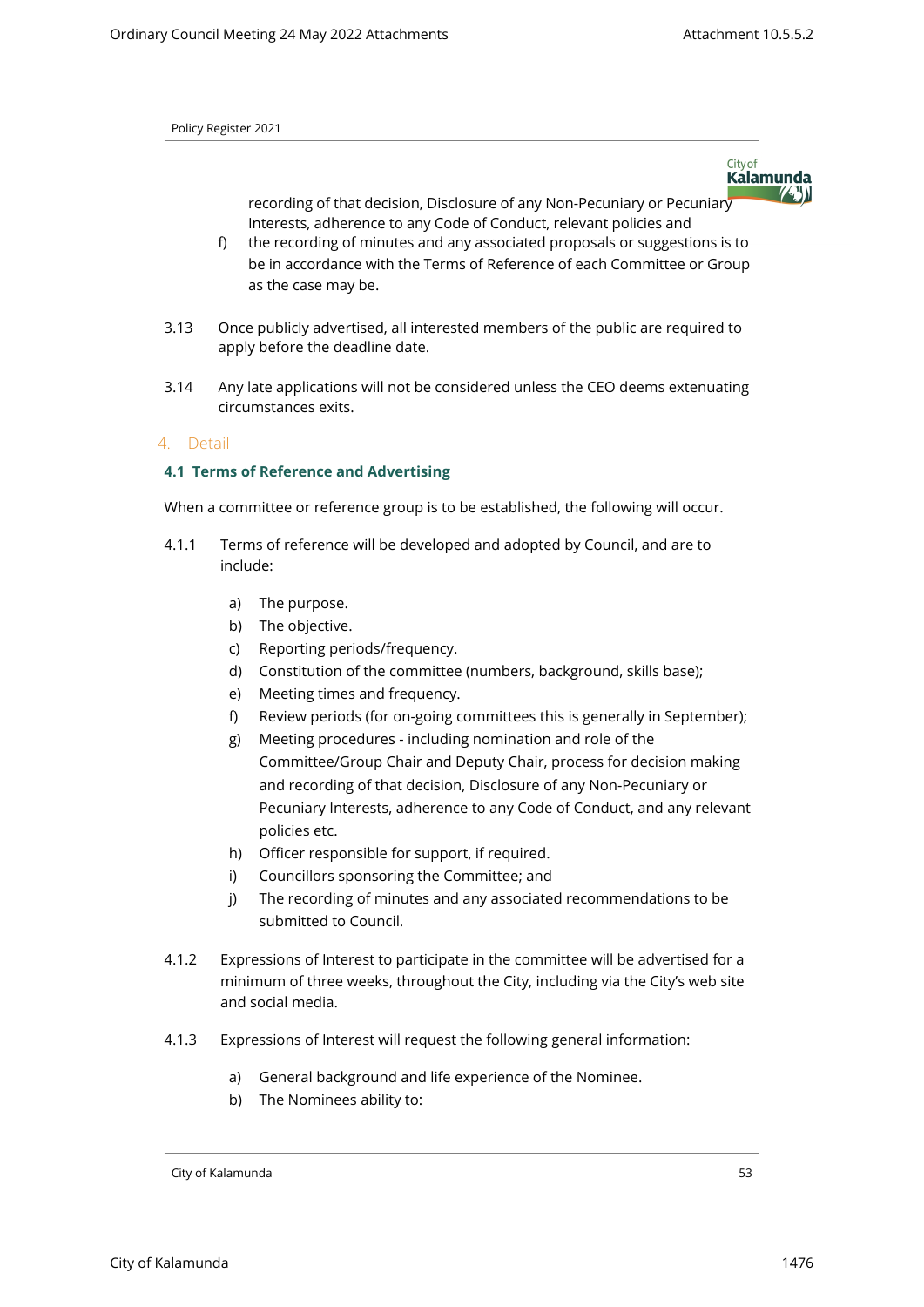

- (i) Commit sufficient time to the process.
- (ii) Demonstrate how they will act as an advocate for the city always displaying positive intent.
- (iii) Represent the interests of other people, including those who might be less vocal or harder to reach.
- (iv) Choose the best-fit solution that meets the needs of all people with an interest or those likely to be affected, including those from minority groups.
- (v) Have a level of general knowledge relevant to the Committee's responsibility.
- (vi) Keep people informed on the progress of the process
- (vii) Comply with the requirements of the *Local Government Act 1995* and to adhere to the Code of Conduct.

## **4.2 Assessment of Nominations**

- 4.2.1 Evaluation Process and Report
	- a) City officers will undertake an assessment against the selection criteria of each application for a committee or group. The assessment will be undertaken by a panel of up to five City officers appointed by the CEO.
	- b) The Selection panel will comprise of City officers who have limited interaction with nominees to ensure the greatest level of impartiality
	- c) A designated officer will produce an evaluation report outlining the selection process and will identify the candidates that best met the criteria.
	- d) The evaluation report will be a confidential attachment to the Council report. Council, upon receipt of the confidential evaluation report will have the ability to review and change the recommendations of officers should Council see the need.

#### 4.2.2 Confidentiality

- a) All applications will remain confidential, and names of the recommended appointments will also remain confidential.
- b) All applicants will receive a letter outlining the result of their application as to whether they were successful or unsuccessful. The City has no requirement to provide feedback on the status of any application.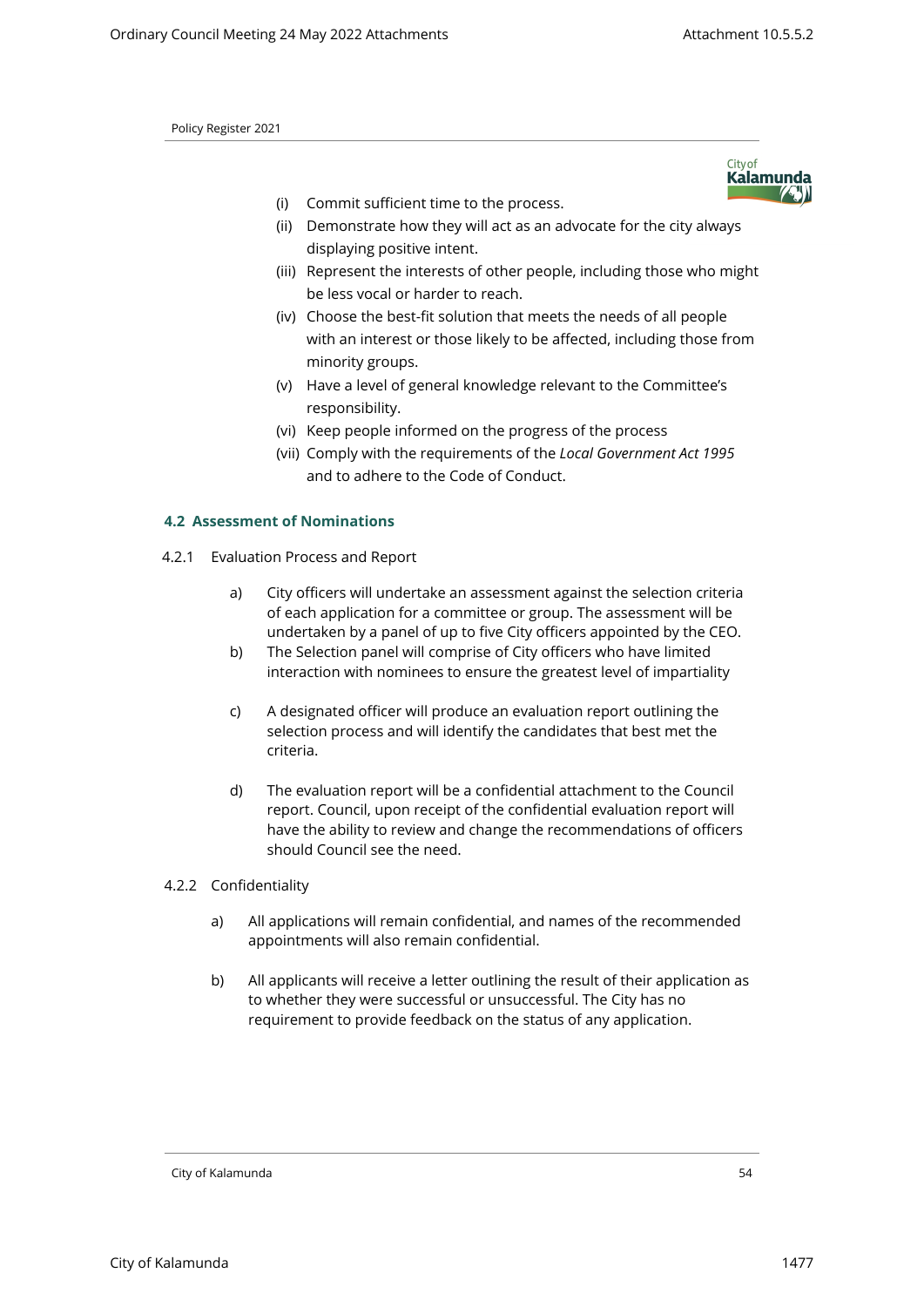

# **4.3 Selection Criteria**

A community member's application to be on an Advisory Committee or Reference Group will be assessed and their final score weighted against the following selection criteria:

| <b>Selection Criteria</b>                                                                                                                                                                                                    | Weighting |
|------------------------------------------------------------------------------------------------------------------------------------------------------------------------------------------------------------------------------|-----------|
| Knowledge, experience, or qualifications of the topics the<br>Committee/Group will be required to address.                                                                                                                   | 20%       |
| Ability to demonstrate previous experience working in teams and<br>groups.                                                                                                                                                   | 20%       |
| Demonstrate how they will act as an advocate for the city always<br>displaying positive intent and the ability to represent the<br>interests of other people, including those who might be less<br>vocal or harder to reach. | 20%       |
| Applicants demonstrating, they are from cultural and linguist<br>diverse backgrounds                                                                                                                                         | 20%       |
| The ability to allocate the necessary time to attend meetings and<br>read documentation prior to the meeting.                                                                                                                | 10%       |
| Applicants that have not participated in any previous advisory<br>committees enabling new talent to be attracted to committees<br>that may not have as much experience as existing members.                                  | 10%       |

| Score       | Assessment   |
|-------------|--------------|
| $21 - 25%$  | Excellent    |
| $16 - 20%$  | Very Good    |
| $11 - 15\%$ | Satisfactory |
| $6 - 10%$   | Poor         |
| $1 - 5%$    | Unsuitable   |

# 5. Community Consultation

This Policy requires that all positions are advertised every two year unless otherwise resolved by the Council.

City of Kalamunda 55